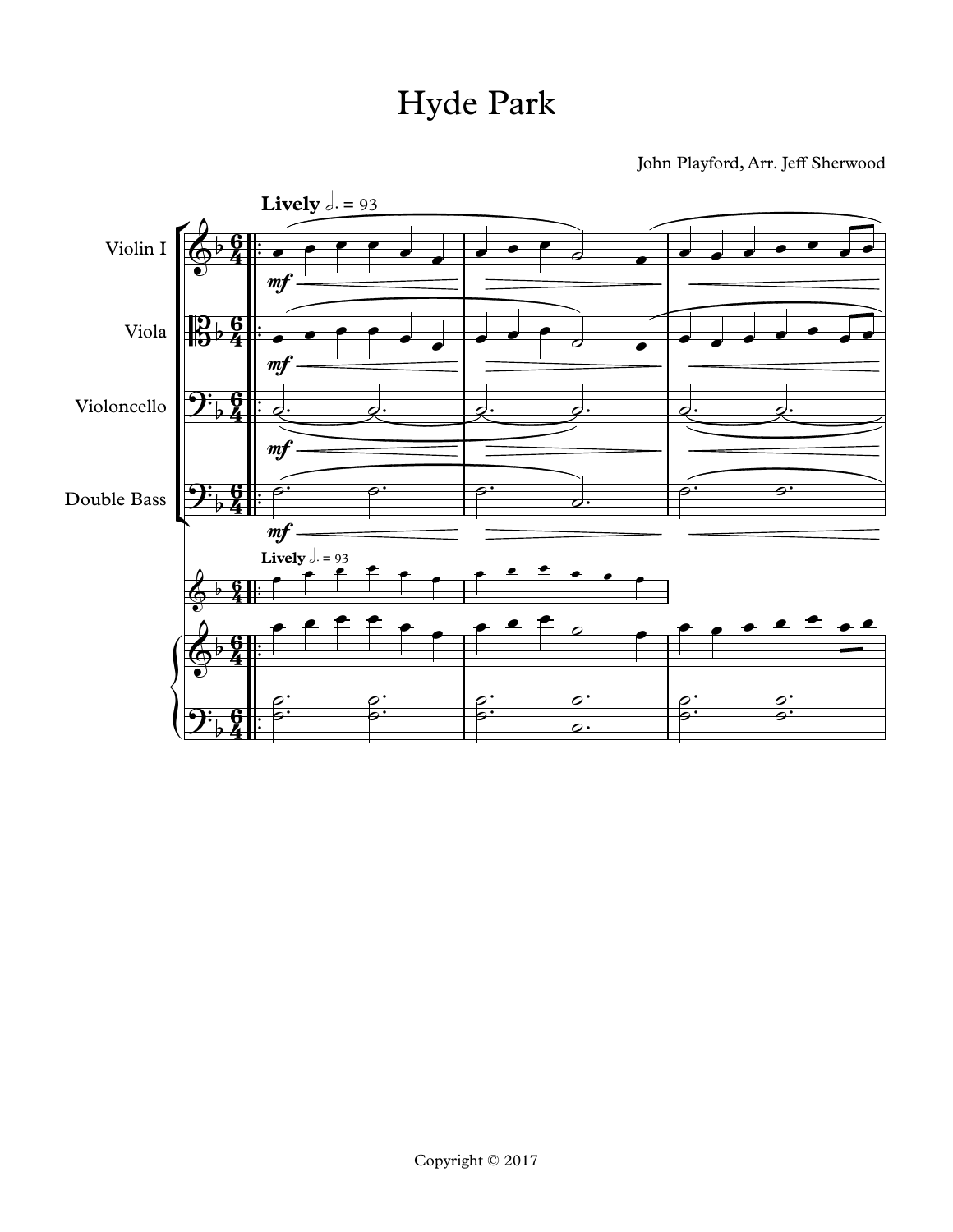

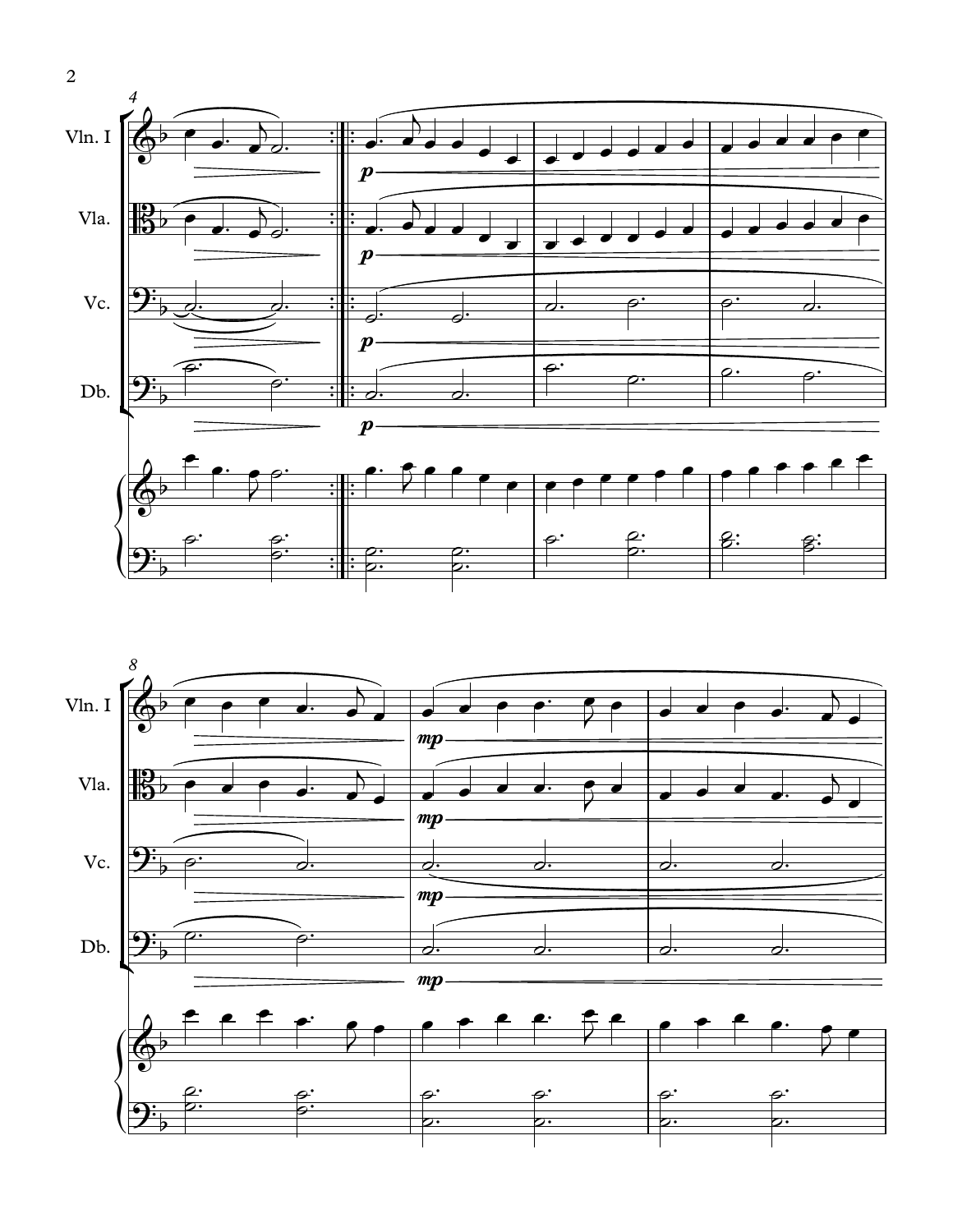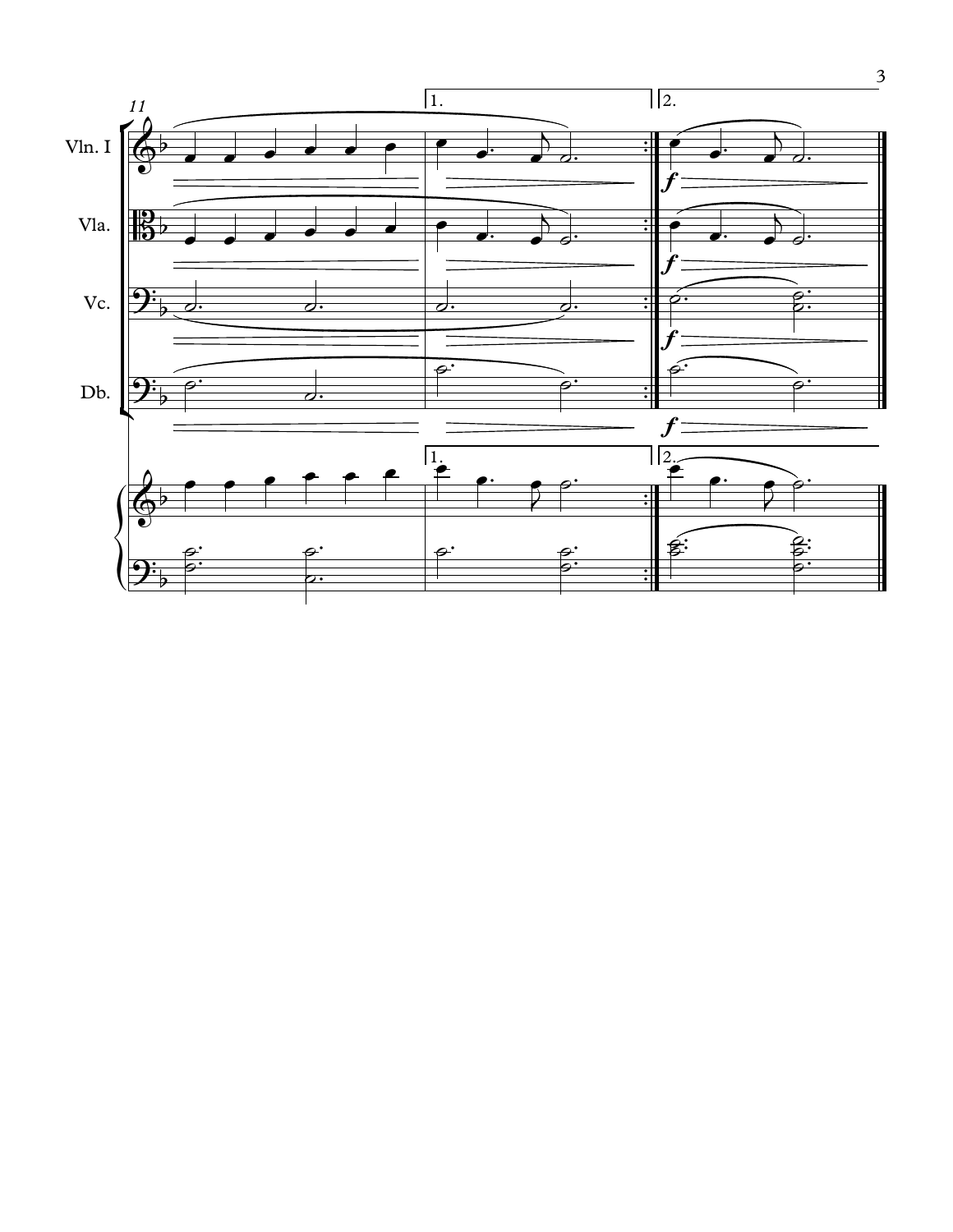Violin I

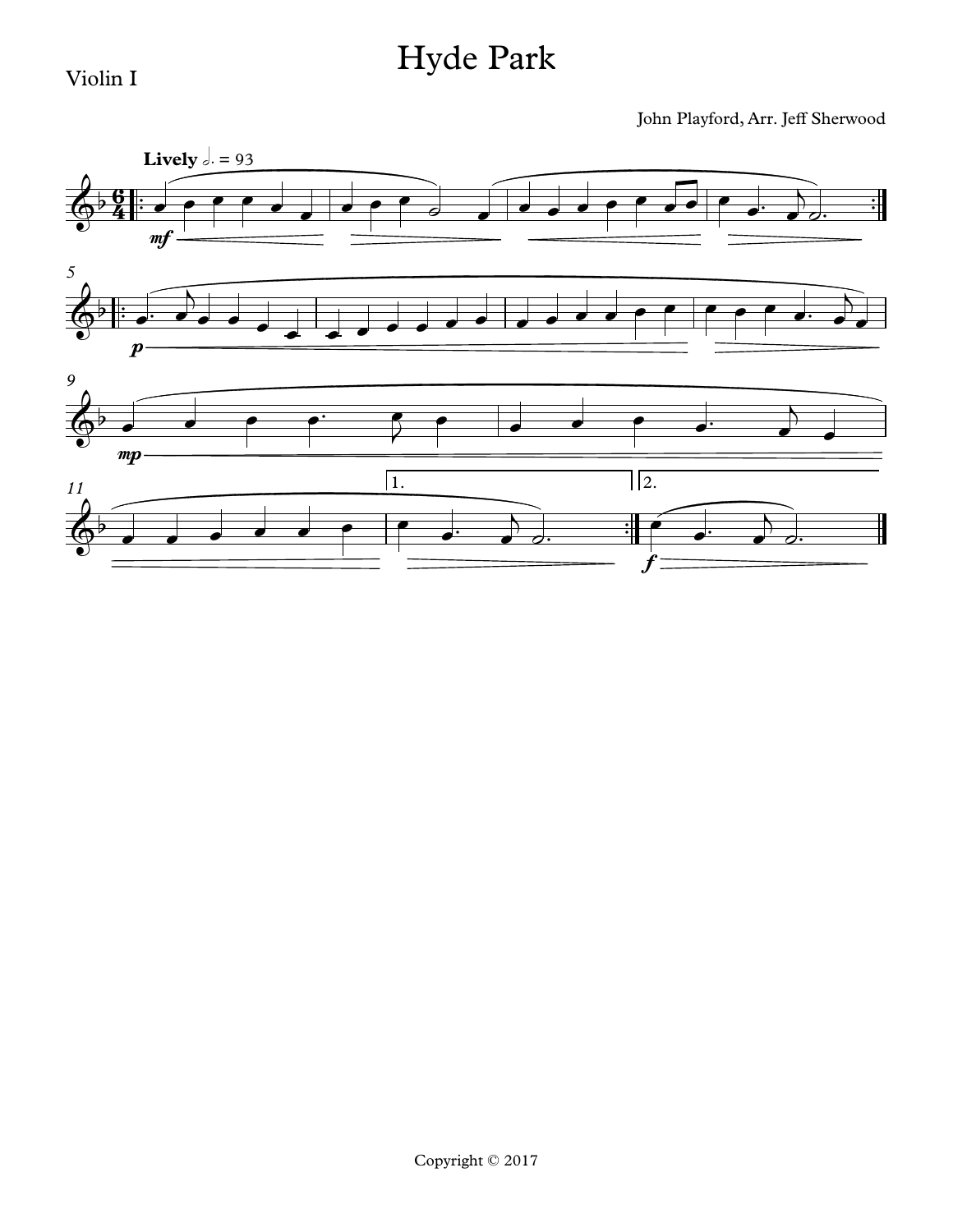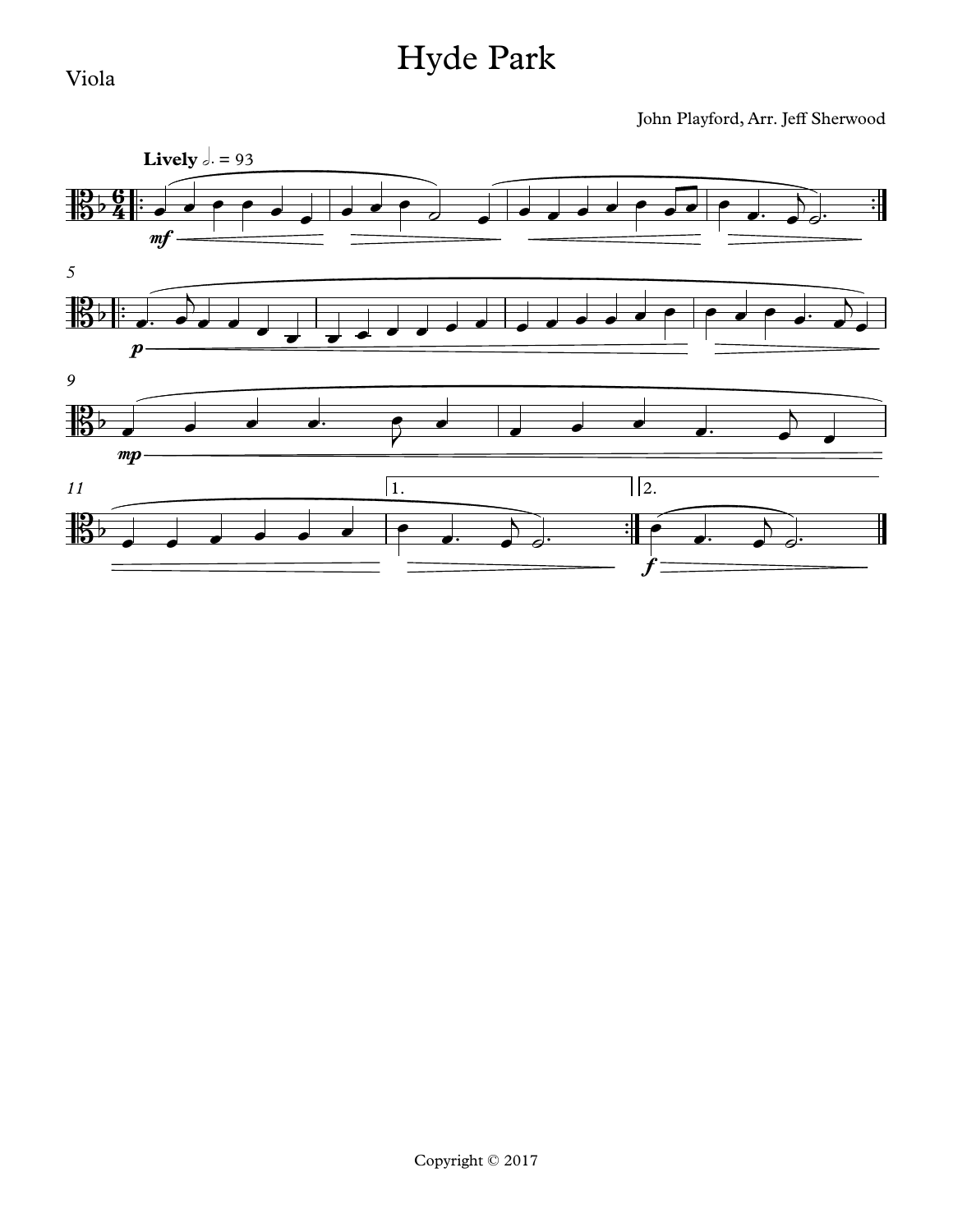#### Violoncello

### Hyde Park

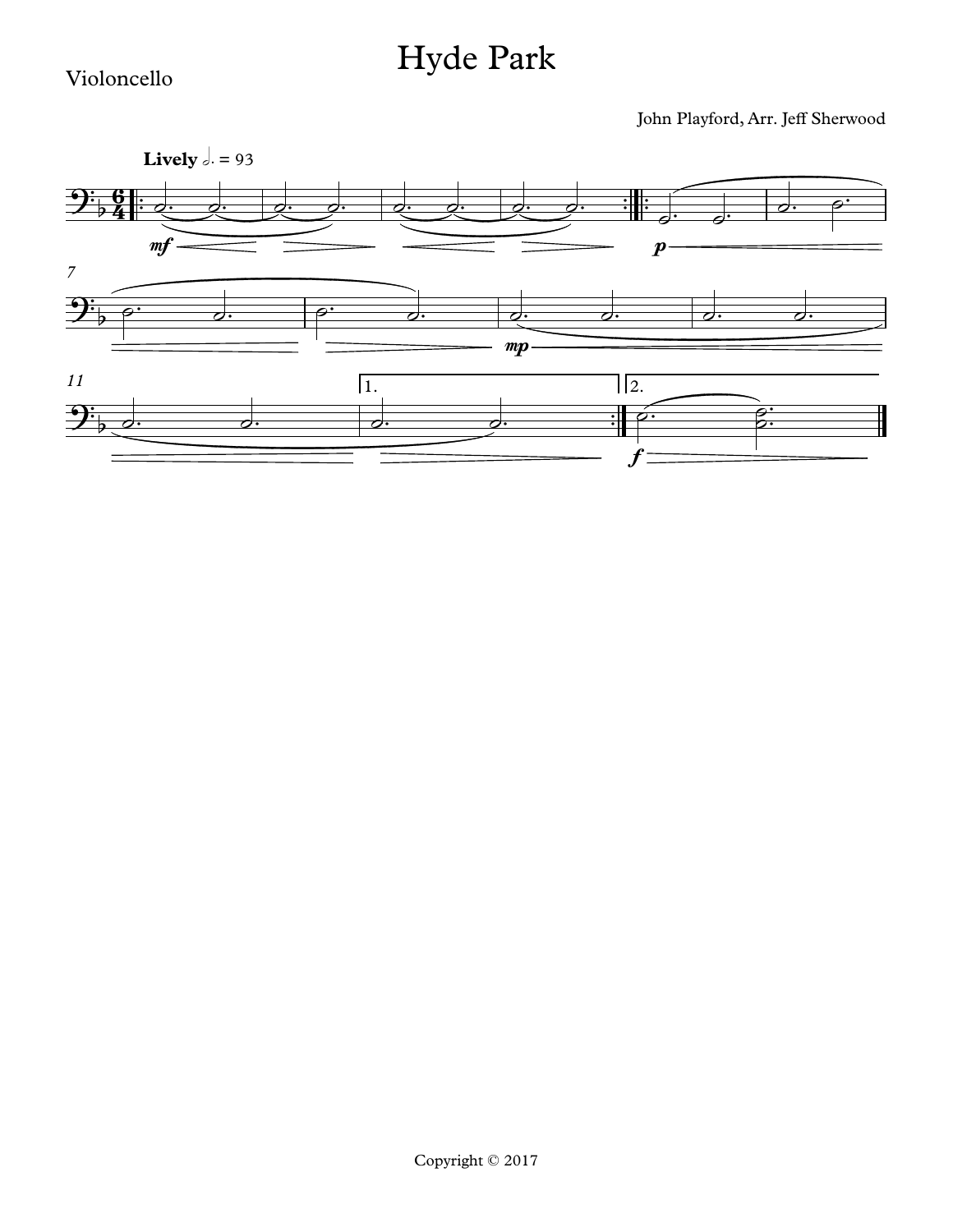Double Bass